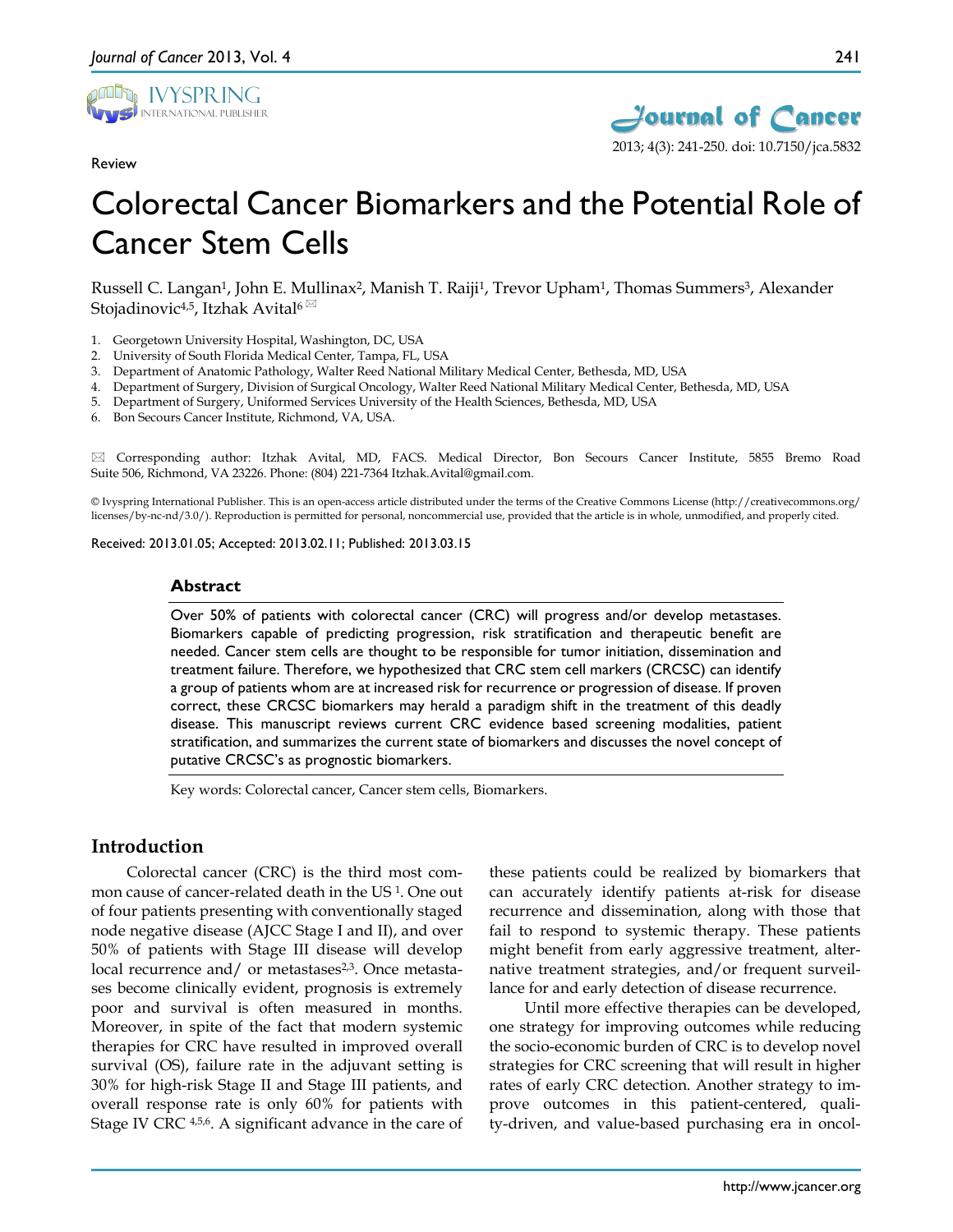ogy is to identify those patients who would most benefit from adjuvant treatments and intensive post-treatment surveillance protocols. There is an acute need for highly sensitive and specific biomarkers capable of identifying patients with early CRC that are highly likely to recur and/ or metastasize, and patients who are likely to progress despite adjuvant therapy. Such risk stratification would: [1] spare low risk patients likely cured by surgery alone the toxicity of systemic therapy; [2] identify and treat at-risk patients with early stage CRC; and, [3] limit treatments to patients with clinically latent or stable residual disease, thereby reserving additional therapy for treatment-responsive disease progression 7. The aim of this document is to address current CRC evidence based screening modalities and patient stratification, summarize the current state of biomarkers and discuss the novel concept of putative CRCSC's as prognostic biomarkers.

## **Current State of Screening Methods**

The sequence of progression from adenoma to invasive carcinoma in CRC, along with the accessibility of the lower gastrointestinal tract to endoscopic imaging has led to the development of screening protocols based around direct imaging of colonic mucosa8. Currently, the United States Preventive Services Task Force (USPSTF) recommends CRC screening that involves a combination of stool-based laboratory studies and direct visualization of colonic mucosa 9. The gold standard for CRC screening is currently colonoscopy, beginning at the age of 50 in those without family history of CRC. In a case controlled comparison of patients undergoing colonoscopy screening with historical patients who did not undergo screening, the use of colonoscopy reduced mortality risk, with an odds ratio of 0.41 10. An alternative screening modality is sigmoidoscopy every 5 years combined with high-sensitivity fecal occult blood testing (FOBT) every three years. The introduction of immunochemical-FOBT has increased the sensitivity of stool-based screening in detecting advanced adenomas and early CRC 11. Lastly, annual FOBT is an option endorsed by the USPSTF.

Given the invasive nature of direct colonic visualization, indirect methods of evaluating the colonic mucosa have been developed. Double-contrast barium enema (DCBE) involves radiographic imaging of the colon following the instillation of barium followed by distension of the colon with air. This modality is associated with unacceptably high false negative rates, especially for polyps less than 1cm in size, to be recommended as a valid screening evaluation<sup>12</sup>. Computed tomography colonoscopy involves thin-slice reconstruction of the colon for radiographic evaluation of the mucosa. While this evaluation may be more desirable to patients, a large meta-analysis showed that either of these studies were less sensitive for small polyps than colonoscopy 13,14. Capsule endoscopy has been evaluated as another possible indirect method of visualizing the colonic mucosa, but it also lacks adequate sensitivity to be used as a screening test 15.

The isolation of stool DNA, derived from sloughed mucosal and CRC cells, and the subsequent identification of CRC-associated genetic mutations in stool samples has been described 16. DNA amplification techniques have improved the nucleic acid yield in stool samples 17, opening the possibility of screening for specific genetic mutations associated with CRC. A commercial test has been developed, which detects k-ras, APC, and p53 gene mutations, along with long DNA and the microsatellite instability marker BAT-26. A blinded comparison of the findings of this DNA based test showed a sensitivity for advanced adenomas and invasive carcinoma of only 51% 18.

Current problems with screening tests for CRC include the lack adequate sensitivity, low cost-effectiveness, general invasiveness, and poor compliance. The current gold standard of colonoscopy demonstrates significant variability between providers in adenoma detection during colonoscopy 19. The rate of CRC screening using current guidelines is quite low, with only 5% to 60% of insured patients achieving adequate screening 20 21, with even lower rates in uninsured and minority patient populations<sup>22</sup>. This has led to the development of serum-based tests that would be significantly less invasive and more universally available with the hope of increasing compliance.

The most often studied serum tumor marker is carcinoembryonic antigen (CEA), which has been widely used in the surveillance of patients following primary surgical resection of CRC 23. Carbohydrate antigen 19-9 (CA19-9) is another heavily studied serum marker of CRC as well as pancreatic carcinoma, and may have prognostic value in patients with diagnosed CRC 24. When considering plasma CEA levels in patients with in situ carcinoma excised at colonoscopy (T0 polyps), the sensitivity is even lower 25. Along with CEA and CA19-9, over 50 different serum markers have been evaluated as screening modalities for CRC, but a large meta-analysis has shown that all of these have low sensitivities when evaluated alone 26. One such investigation of circulating DNA markers for K-ras mutations found only 22 of 62 patients with adenomas and 5 of 8 patients with carcinoma had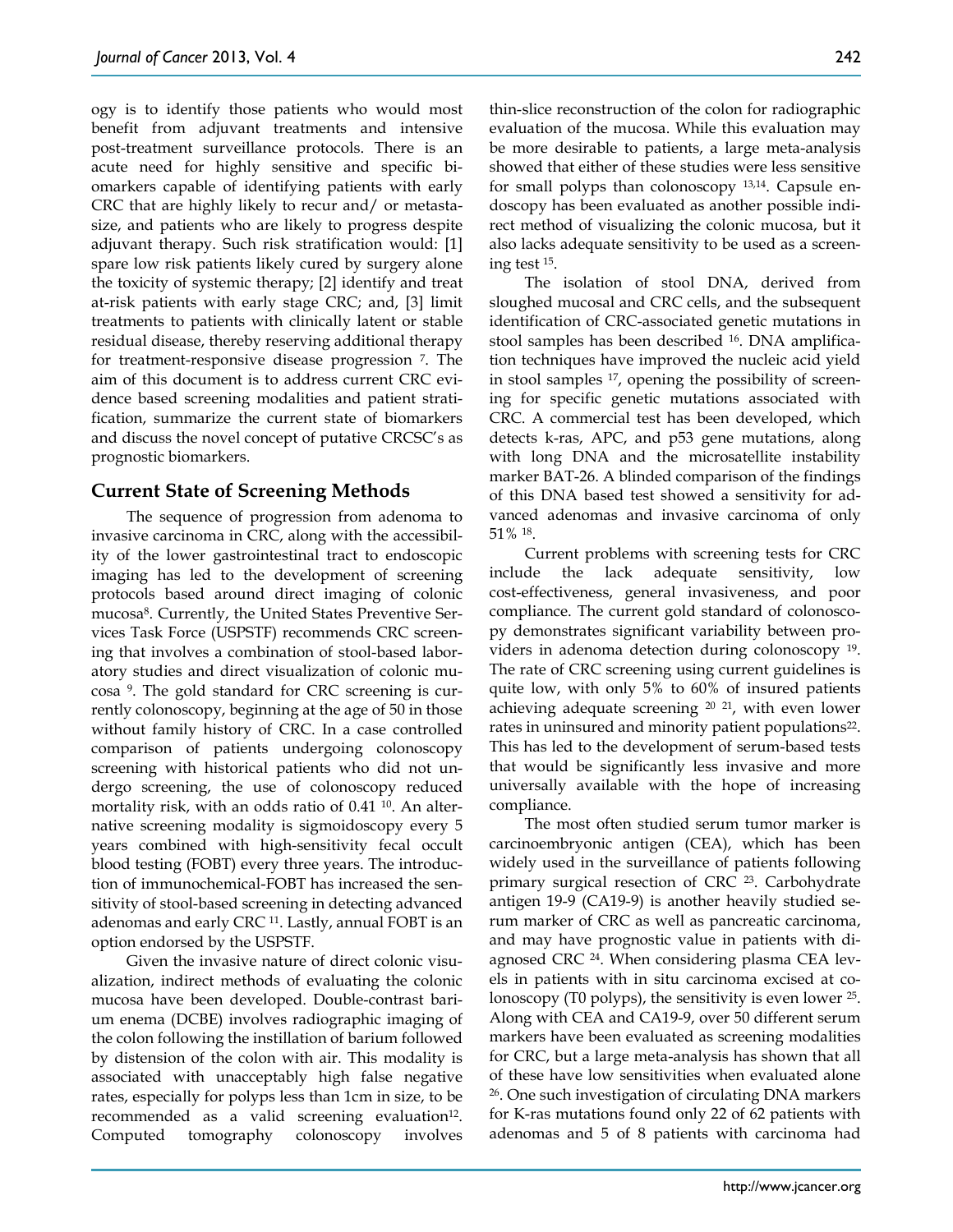These initial evaluations of serum markers for CRC screening demonstrate low sensitivity and specificity, especially when considering early adenomas. Current experimental CRC screening tests also have unacceptably low sensitivity and specificity profiles, and are less efficacious for adenomas than for advanced carcinomas, making them ineffective for cancer screening. Additionally as highlighted above, even the best current screening methods are flawed in both delivery and compliance, illustrating the need for novel screening approaches.

# **Biomarkers for Screening and Follow-up for Cancer: Positives and Pitfalls**

The National Institute of Health (NIH) defines a biological marker (biomarker) as a biological molecule found in blood, other body fluids, or tissues that is a sign of a normal or abnormal process, or of a condition or disease 28. In addition to screening for disease, a biomarker may be used to evaluate how well the body responds to a treatment and can also be called a molecular marker or signature molecule28. A biomarker can exist as related to DNA, RNA, micro-RNA, epigenetic changes, protein and even antibody expression. Biomarker discovery is increasing with the modern throughput of medical research in genomic and proteonomics. New biomarkers are building upon growing information at the same time that research tools are becoming cheaper and more efficient. Currently, biomarkers are routinely used to help guide treatment decisions in lung cancer<sup>28</sup>, breast cancer<sup>29</sup>, and colon cancer<sup>30</sup> with simple testing of existing tumor samples.

Though many biomarkers are interesting in their cell function as related to malignancy, biomarkers such as telomerase, transforming growth factors (TGF $\alpha$  and TGF $\beta$ ), epidermal growth factors (erbB2 and erbB3) and mucin (MUC1 and MUC2) have not shown clinical utility<sup>31</sup>. Prostate specific antigen (PSA), carcinoembrionic antigen (CEA) and cancer antibody maker 125 (CA-125) have proven observational associations with malignancy but lack specificity. Moreover, a reduction in mortality has not been shown using these biomarkers<sup>32</sup>. Fecal occult blood test (FOBT) is the only known protein biomarker shown to decrease cause-specific mortality in cancer screening<sup>33</sup>.

Biomarkers have the potential to change treatment and diagnostic algorithms across a broad spectrum of patients. Risk stratification for screening might be augmented by finding biochemical signatures that recognize either a predisposition to disease alone or as a complement to existing tests. For example, particular HLA alleles in conjunction with certain human papillomaviruses can increase the risk of cervical cancer and could change the screening algorithm34. Tissue biomarkers are at the forefront of discovery and investigations are ongoing regarding their prognostic value and the ability to accurately guide therapy.

### **Prognostic Colorectal Cancer Biomarkers**

Extensive CRC research over the last decade has suggested promising biomarkers<sup>35</sup>. Although many biomarkers have been described, only a select few have provided prognostic data. This list includes markers such as epidermal growth factor receptor (EGFR), BRAF, tumor MSI-H expression (defects in DNA mismatch repair, MSI phenotype), 18q AI expression, p53 expression and KRAS mutation. Decisions regarding the modality and combination of treatments for CRC patients are made based on a variety of clinical factors in an effort to deliver patient-specific care proven to be efficacious without untoward adverse effects. This set of clinical factors has been revised and expanded as radiographic and laboratory techniques have improved. The physician today must decide eligibility for specific treatment based on an evolving set of diagnostic tests based on molecular profile of the patient's tumor. This profile is based on a number of mutations common to many patients which, when correlated with survival data, provide meaningful criteria for treatment decision making.

Therapy targeting the epidermal growth factor receptor (EGFR) has been studied extensively for patients with metastatic CRC<sup>36,37</sup>. In the largest experience, the addition of cetuximab to standard cytotoxic chemotherapy conferred a progression-free survival benefit but no benefit in overall survival. On further analysis, this benefit was only found in the Kirsten-RAS (KRAS) wild-type patients. This is because a mutation in the KRAS gene leads to constitutive activation of the EGFR signaling pathway, thereby abrogating any effects of upstream EGFR blockade. This finding has led to the selection of patients for EGFR blockade therapy based on KRAS status, with cetuximab only offered to those patients with no KRAS mutation in the primary tumor<sup>37-39</sup>.

In a similar fashion, a small percentage of primary CRC contains a mutation in the BRAF gene. The BRAF(V600E) mutation in CRC confers poor survival with standard chemotherapy regimens<sup>37,38</sup>. Vemurafenib, a small molecule inhibitor of the mutant protein, was recently approved for use in patients with metastatic melanoma harboring the BRAF(V600E) mutation. Interestingly, CRC patients do not enjoy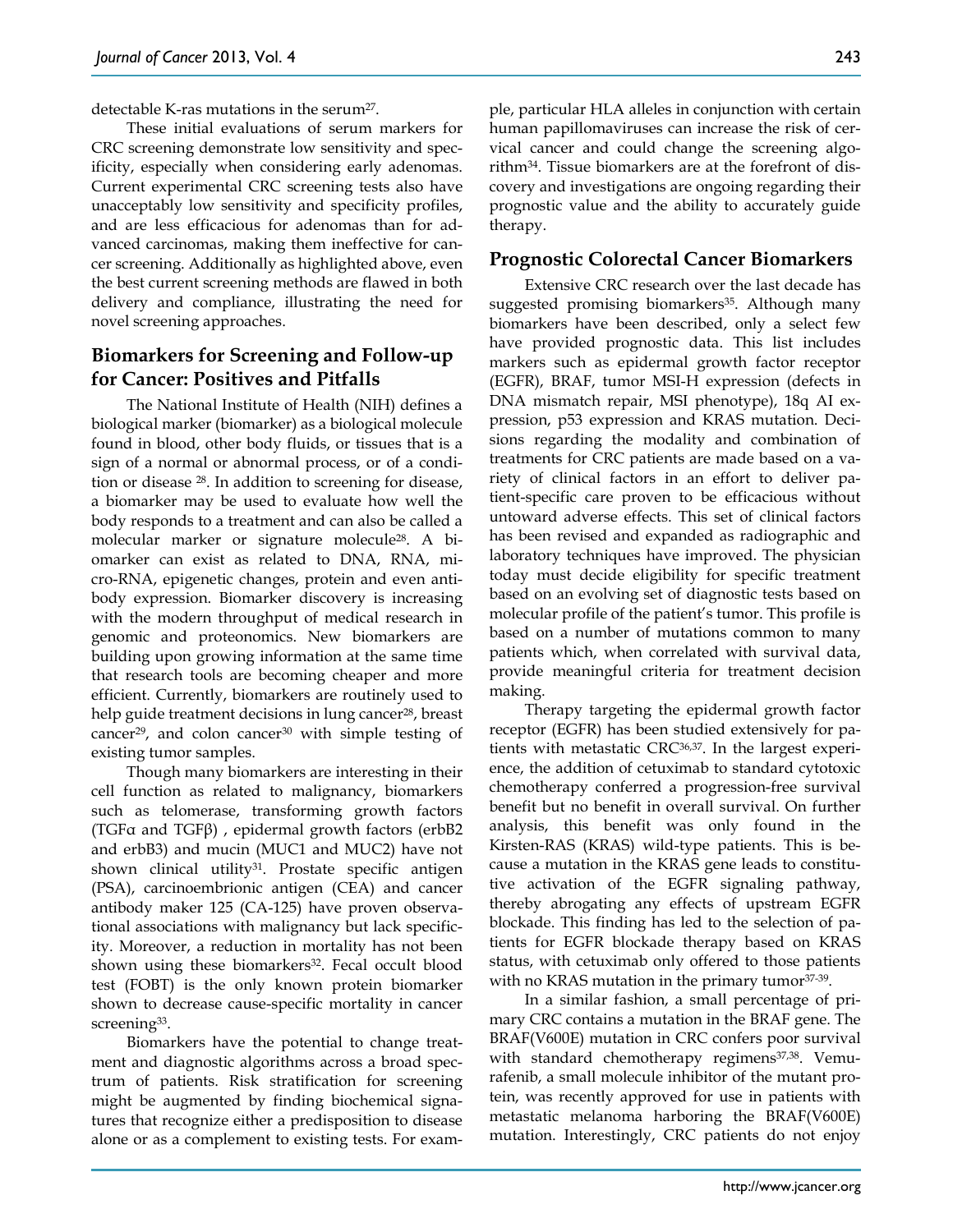response rates similar to patients with BRAF(V600E) melanoma when given vemurafenib. The reason for this therapeutic failure was recently shown to be caused by compensatory increased signaling upstream at the level of the EGFR. By adding cetuximab for EGFR inhibition to a standard regimen of vemurafenib, a significant antitumor response was shown in vitro and in vivo<sup>40</sup>. While there are no reported results of this combination therapy in adult patients, the laboratory results are promising and may offer another option for late stage CRC patients with wild-type KRAS and the BRAF(V600E) mutation.

While CRC may develop through a sequence of acquired mutations, another theory of carcinogenesis implies that microsatellite instability (MSI) may play a role.41 When mutations occur in mismatch repair (MMR) genes such as MSH2, MSH6 and MLH1 the tumor is referred to as mismatch repair deficient (dMMR). With the ability to repair single nucleotide polymorphisms lost, instability develops in microsatellites—sites in the genome normally comprised of dinucleotide repeats.41 Individual tumors can be assayed for the level of MSI and are described as MSI-High, MSI-Low, and microsatellite stable (MSS).42 MSI-H phenotype has been associated with improved clinical outcome (disease-free and overall survival)  $43,44$ . In addition, some published data supports the recommendation not to administer chemotherapy to Stage II patients with a MSI-H primary colon cancer 45. The overall predictive value of MSI-H phenotype is currently being tested in the Eastern Cooperative Oncology Group Trial 5202 (E5202) adjuvant CRC trial 35. This trial is specifically intended to identify patients with AJCC Stage II CRC most likely to respond to adjuvant systemic therapy.

Other mutations can yield prognostic information. Tumor expression of 18q AI has been associated with decreased survival and is currently being studied in the E5202 trial35. A mutation in the tumor suppressor gene p53 has been associated with poor prognosis, including decreased disease free survival (DFS), recurrence free survival (RFS) and overall survival (OS)<sup>35</sup>.

These validated criteria are changing the way patients are treated and also how the response to treatment is judged. Using modern molecular biology methods, findings from the laboratory are being translated to the clinic in an effort to focus therapy on patients who are most likely to benefit. As therapies become more sophisticated, the methods of patient selection must follow. In order to derive the most efficacious results from therapies with not insignificant side effects, these methods must be employed and others must be developed.

# **Putative Colorectal Cancer Stem Cell-Associated Biomarkers**

The methods of patient stratification based on tumor mutation status have resulted in significant advances for patients with CRC; however, in order to expand upon these advances new criteria must be developed to further stratify patients. The precise cell of origin of CRC remains unknown. Recently, compelling evidence has emerged in support of the cancer stem cell (CSC) hypothesis in several solid organ epithelial malignancies including CRC46,47,48-51. The theory of the cancer stem cell was originally proposed by Cohnheim in 1875 52.This theory encompassed four principles: 1. A number of external or internal insults, such as radiation, injury, or carcinogens, may result in genetic damages in the stem cells; 2. Each damaged stem cell gives rise to a morphologically distinct type of tumor; 3. All the cells within a given tumor share the same profile at different stages of progression; 4. Different tumors from different stem cells have different genetic and biochemical profiles 52. Following this, the theory of clonal evolution was introduced by Nowell in 1976 stating, 1. A number of external or internal stem cell insults, such as radiation, injury,or carcinogens, may result in genetic damages in stem cells; 2. A genetically damaged stem cell gives rise to a morphological distinct type of tumor; 3. New cell clones constantly emerge from the same tumor; 4. Only the more aggressive ones with growth advantages progress, and from which, new clones emerge 53. Currently, both of which have been supported by several lines of evidence 54.

The CSC hypothesis posits that CSC's are responsible for tumor initiation, metastases and resistance to treatment leading to disease relapse following surgery and/or chemoradiotherapy<sup>55</sup>. The traditional, stochastic model of tumorigenesis suggests that all cells within a tumor are capable of tumor initiation and propagation<sup>56</sup>. The CSC hypothesis proposes a hierarchical model, in which only a small fraction of cells (CSC) are capable of tumor propagation56. The CSC hypothesis therefore raises questions regarding current diagnostic and therapeutic modalities, suggesting that the CSC is a rational target for the development of more efficacious screening, early detection, prevention, treatment and surveillance modalities and interventions<sup>56,57</sup>. Based on the tenets of the CSC hypothesis, identification, proper selection, characterization, testing, biological implications and validation of CRC derived CSC (CRCSC) are imperative for improving early detection, screening, risk stratification prognostication and individualized prediction of treatment response.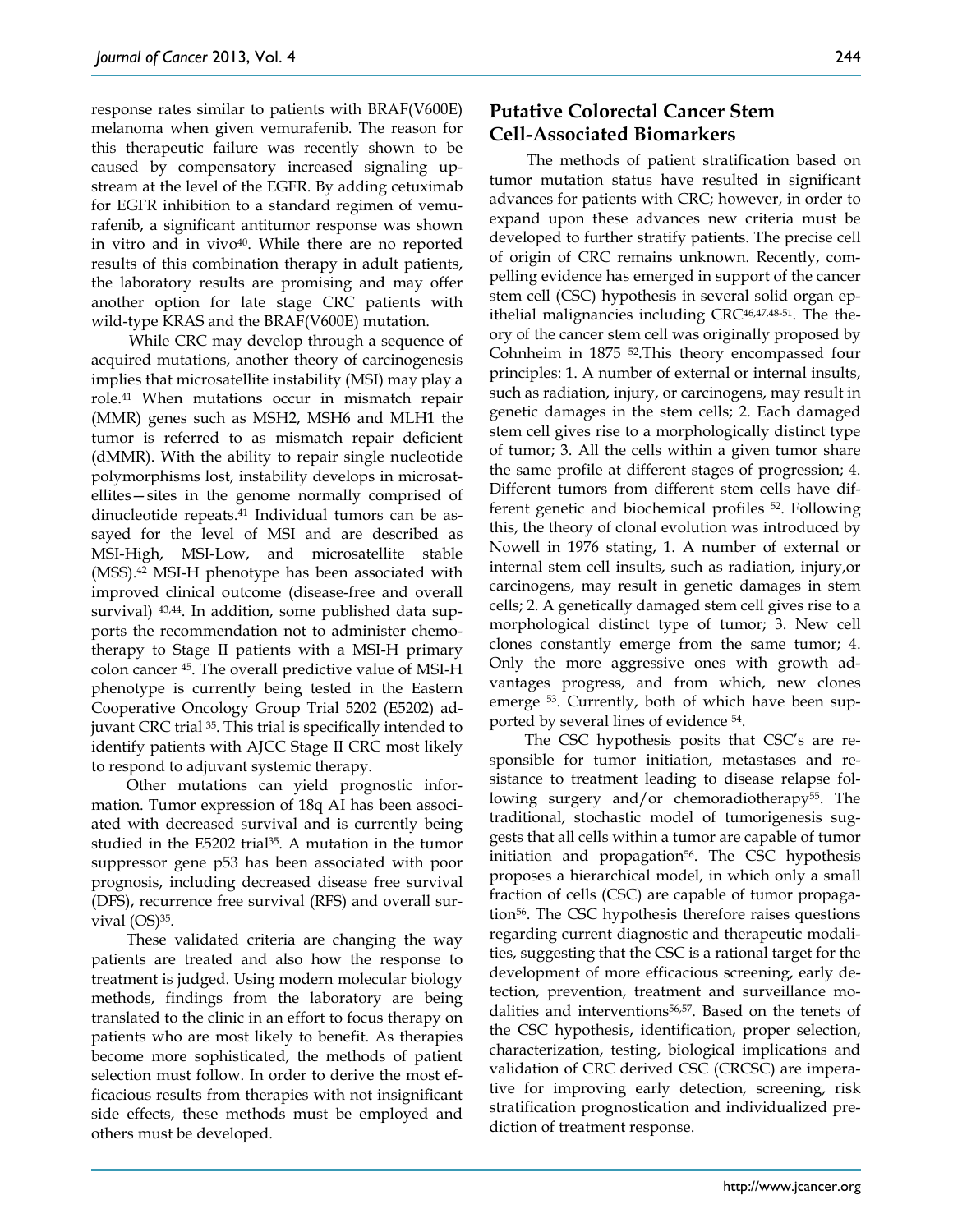Properties that define potential CSC's are: [1] self-renewal; [2] the capacity for differentiation (allowing for recapitulation of all cell types of the original tumor); [3] tumor initiating capacity; and, [4] asymmetric cell division via non-random chromosomal co-segregation<sup>49,58</sup>. Investigators have used these properties and various membrane and cytoplasmic markers to isolate putative CRCSC: CD133, CD24, CD29, CD44, CD166 (ALCAM), EpCAM, Lgr5, ALDH1A1 and ALDH1B1 (**Table 1**). These markers represent all reported CRCSC. Despite the potential of CRCSC's to be utilized as clinically relevant biomarkers, little is known about the prognostic value of non-CD133 CRCSC markers<sup>59</sup>. Notwithstanding, the CSC hypothesis may herald a paradigm shift in screening and early detection in CRC once the precise role of CRCSC markers is further established. Therefore, we hypothesize that CRCSC markers can be used as biomarkers to predict disease progression, and identify patients at risk for recurrence.

Two fundamental issues regarding colorectal carcinogenesis remain unanswered. First, the level of differentiation in the initiating neoplastic cell has not been well described i.e. colonic stem cell vs. differentiated mature colonic mucosal epithelial cell. Second, since tumors are well known to be composed of a heterogeneous group of cells, the specific identity of tumor cells that lead to lymph-node involvement, and metastatic disease is not well characterized.56 Recently, attempts to address both of these issues pragmatically, which are critical to our understanding of tumor biology, have resulted in the description of cancer stem cells. While the stochastic model of tumorigenesis holds that every cell within the tumor population is capable of tumor initiation and propagation, the cancer stem cell model proposes that only a small fraction of cells possess the ability to initiate cancer growth and promote metastatic dissemination<sup>56</sup>. We posit that only stem cells possess the potential for unlimited proliferation, multi-lineage differentiation, and colonization at new sites, and thus, represent the most likely precursor for invasive and metastatic CRC. Therefore, these cells require much further attention and introspection.

| Marker       | Gene         | Function                                                                                                                                                                                                                                                                                                              |
|--------------|--------------|-----------------------------------------------------------------------------------------------------------------------------------------------------------------------------------------------------------------------------------------------------------------------------------------------------------------------|
| CD133        | PROML1       | * Transmembrane glycoprotein<br>* Associated with primitive cells<br>* Initially found that CD133 positive colon tumor cells were 200-fold enriched for CSCs compared to unsorted<br>tumor cells and that colon tumors contained a higher percentage of CD133 positive cells than normal tissue; now<br>controversial |
| CD24         | CD24         | * Cell adhesion molecule<br>* A ligand of p-selectin on tumor cells that is associated with in vitro invasiveness<br>* Strong expression is a poor prognostic factor in CRC                                                                                                                                           |
| CD29         | ITGB1        | * Integrin that mediates cell-ECM adhesion and is involved in homing to sites of inflammation<br>* Involved in cell growth, differentiation, migration and death                                                                                                                                                      |
| <b>CD44</b>  | CD44         | * Cell surface glycoprotein involved in cell adhesion and migration<br>* Associated with malignant progression (adenoma to carcinoma): involved in cell migration through the ECM<br>* Enhanced expression in breast cancer epithelial cells facilitated tumor cell migration                                         |
| CD166        | ALCAM        | * Involved in neuronal extension, embryonic hemopoiesis, embryonic angiogenesis<br>* Cell adhesion molecule<br>* Associated with adenoma to carcinoma development                                                                                                                                                     |
| <b>EpCAM</b> | <b>EPCAM</b> | * Cell adhesion molecule<br>* Linked to Cadherin-Cathenin pathway and Wnt pathway<br>* Expression data linked to poorer survival times in several tumor types including breast cancer<br>* Loss of expression associated with aggressive rectal cancer                                                                |
| ALDH1A1      | ALDH1A1      | * Detoxifying enzyme responsible for the oxidation of intracellular aldehydes<br>* Early differentiation of stem cells<br>* Involved in resistance to chemotherapy (alkylating agents)<br>* Malignant prostate stem cells and predictor of prostate cancer patient outcome                                            |
| ALDH1B1      | ALDH1B1      | * Detoxifying enzyme responsible for the oxidation of intracellular aldehydes<br>* Early differentiation of stem cells<br>* Higher expression in CRC                                                                                                                                                                  |
| Lgr5         | LGR5         | * Associated with intestinal stem cells<br>* Downstream target of Wnt pathway                                                                                                                                                                                                                                         |

**Table 1.** Summary of putative CRC Stem Cell Markers.

Abbreviations: CD, cluster of differentiation; ALDH, aldehyde dehydrogenase-1; ECM, extra cellular matrix; CRC, colorectal cancer; Lgr, leucine-rich-repeat-containing G-protein.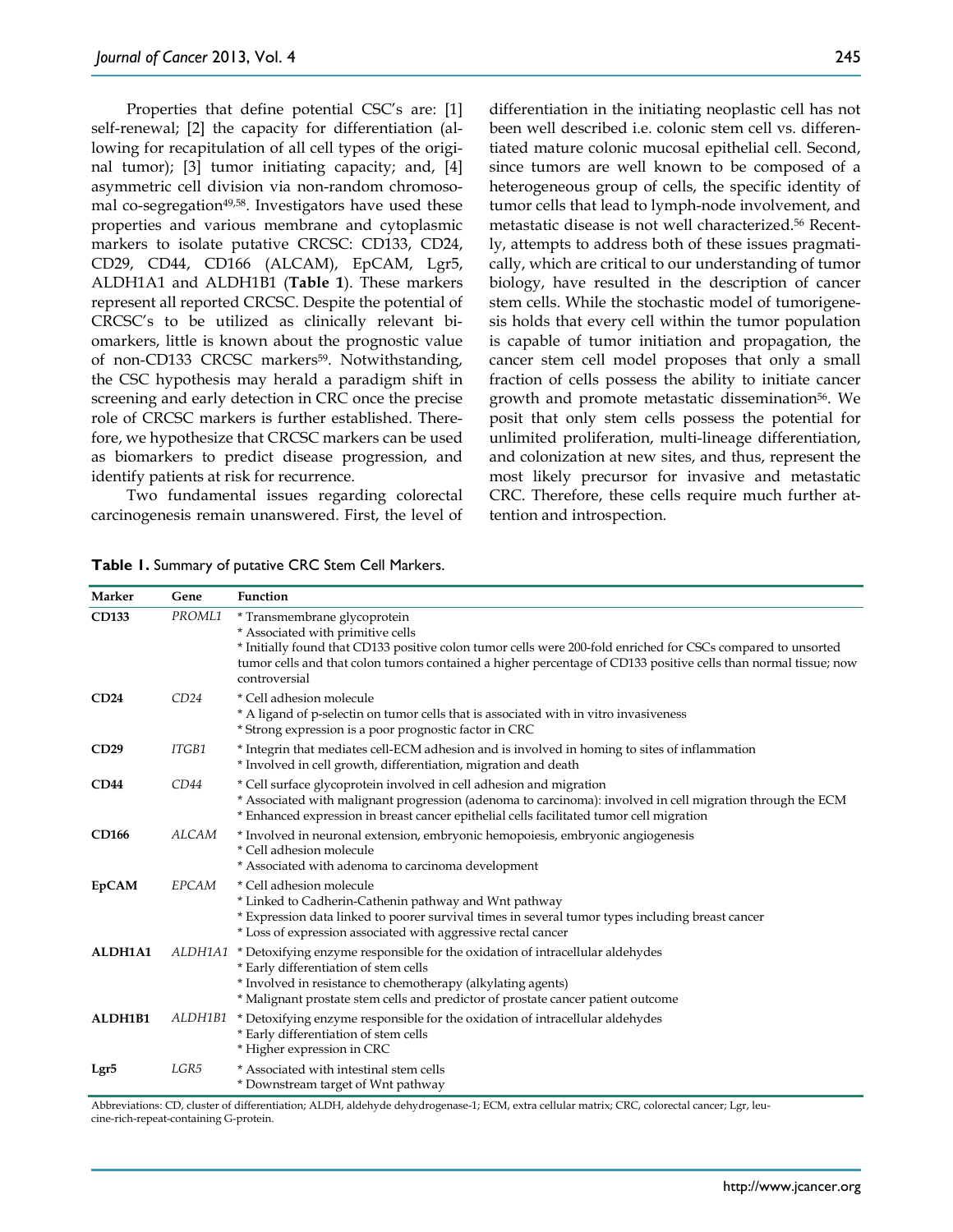There are various methods of CSC identification *in vitro;* however, there is currently no consensus on a universally acceptable method<sup>48-51,56,59</sup>. For technical reasons, the most commonly utilized method of identification involves separating cells based on proteins thought to be associated with the cancer stem cell phenotype60. Detection of sub-populations of cells such as CRCSC in regional nodes negative for tumor cells by conventional histopathology, or as circulating cells in the blood or bone marrow, is likely to increase accuracy of both cancer staging and prognosis. While some studies have linked CSC markers to prognosis, there remains no definitive association between putative CSC markers and disease behavior, disease progression, or survival. An association between putative CRCSC markers and survival could not only improve cancer screening and early detection, but also help define optimal post-treatment follow up. Equally as important, CRCSC markers could potentially tailor more efficacious treatment modalities to those patients who stand to benefit most, such as at-risk node-negative (early stage) CRC patients who are prone to recur.

Molecular biomarkers provide potential benefits because they enable identification of specific cell types and cell populations that are associated with disease behavior and clinical outcomes <sup>60</sup>. Methods of cancer stem cell identification are based on markers specific for normal progenitor or stem cells in the same organ<sup>61</sup>. The adult stem cells of the colon are of particular interest because they sustain the perpetual self-renewal of healthy colonic epithelium and are therefore able to acquire the number of mutations required for carcinogenesis<sup>60</sup>. Although initial reports identified CD133 as a reliable CSC marker in CRC, subsequent studies have shown that CD133 expression is not restricted to rare cell subsets and it is detectable in a large majority of tumor cells, irrespective of their tumorigenicity59. Lugli et al also stated that neither over-expression nor loss of CD133 was significantly associated with tumor progression or survival<sup>59</sup>. In fact, several manufactures have stopped producing antibodies for CD133. Alternatively, CD29, C44, EpCAM, CD166, ALDH1A1 and ALDH1B1 were reported to identify another CSC pool59,62. Presence of these proteins has been associated with characteristics of stemness both *in vitro* and *in vivo* 56. Cells positive for these markers have been shown to generate tumors recapitulating the primary tumor with increased clonogenic ability and multi-lineage potential 56. This subset of cells has also been associated with tumor stage, differentiation, invasiveness, metastasis formation, and prognosis<sup>56</sup>. However, there is a paucity of longitudinal data in order to more fully understand

the related disease biology, as is presented in our study.

### **CD29**

Uncertainty remains as to whether CSC markers exclusively delineate the stem cell population and whether they can predict disease behavior  $4,60$ . In normal colon, CD29 has been observed in the lower parts of the crypts and therefore has been hypothesized to be a mucosal progenitor cell marker<sup>63</sup>. The combination of CD24 and CD29 has been suggested to identify the tumor initiating fraction in mouse colon carcinomas63 and it is proposed that CD29 may promote cancer progression by inducing invasion, migration and metastasis through regulation of the tumor microenvironment 63,64. Zou et al also stated that the CD133+CD29+ cellular fraction up-regulated self-renewal, proliferation and differentiation, and therefore reported CD29 to be a new stem cell marker for colon cancer,<sup>64</sup> although its full biological function has yet to be elucidated. In addition, our lab has identified a possible association between CD29 expression and overall survival in CRC. Synonymous to the published data above, we found a statistical significance with worse overall survival to decreased CD29 expression ( $p = 0.052$ ) when assessing thirty CRC patients 65. Specifically, loss of CD29 exhibited a trend toward association with survival (p=0.098) after adjusting for the effect of stage and CD29 expression was higher in normal colonic tissue (p=0.014) 65. Also, lymph node metastases were associated with a trend toward decreased CD29 expression 65

#### **CD44**

CD44 has long been thought to be a marker of tumor invasiveness and metastasis, and more recently has been described as a potential CRCSC marker, although controversial 57,59. CD44 is a transmembrane glycoprotein that can act as a receptor for extracellular matrices such as hyaluronic acid; it is a downstream target of the Wnt/B-catenin pathway<sup>57</sup>. High expression of CD44 in malignant colonic epithelial cells has been associated with tumor virulence; knockdown of CD44 in primary colon cancer cell lines reduced clonogenicity *in vitro* and tumorigenicity *in vivo*63. Currently, it is not known whether CD44 is a specific marker for stem cells, as a large population of CD44-exressing cells within a tumor has many splice variants<sup>57</sup>. Early reports of the CD44 gene and its splice variants describe decreased overall survival in patients with increased expression levels of the gene or its related protein. More recent results, however, are inconsistent; some suggest either no role for CD44, others demonstrate a worse clinical outcome with loss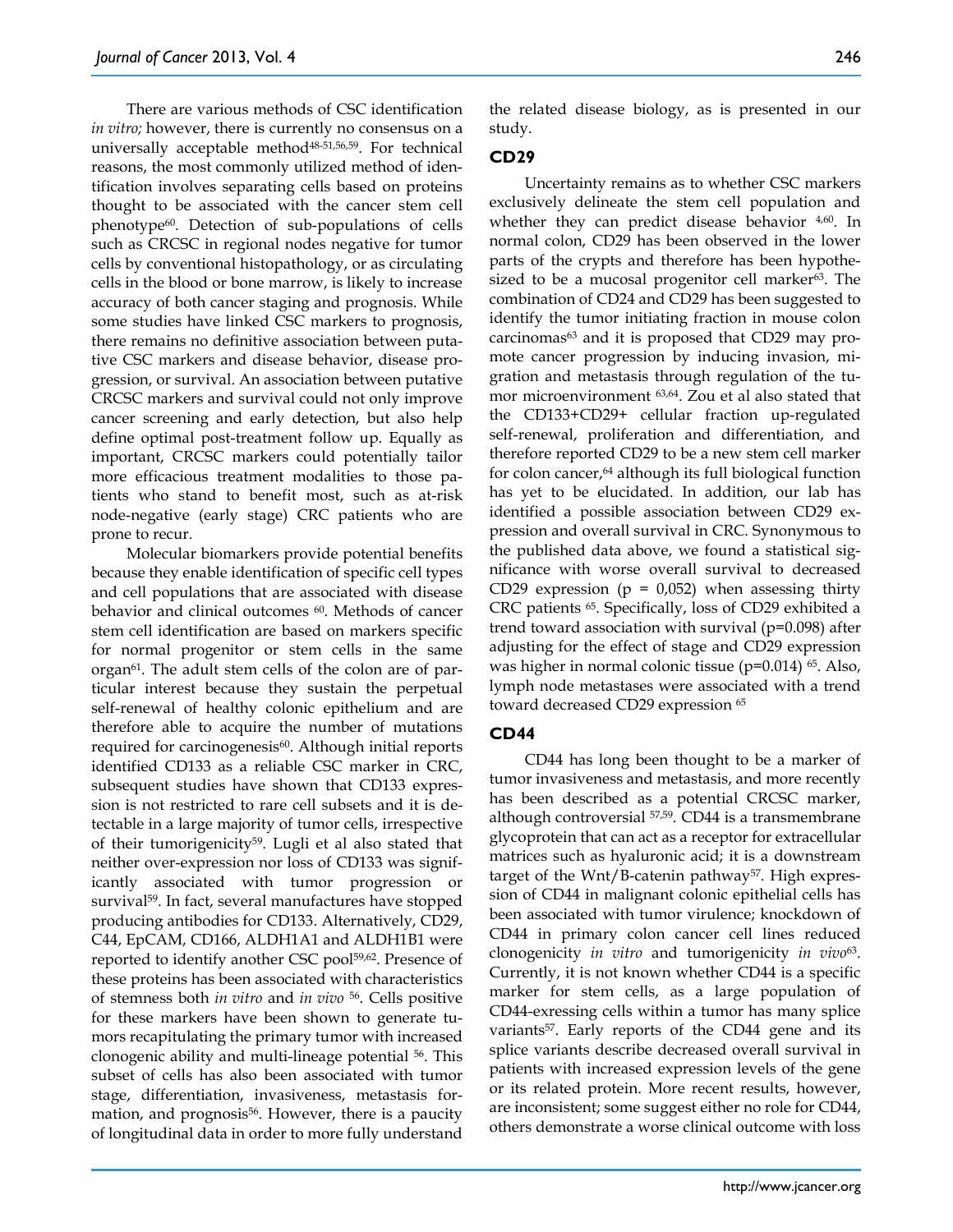of protein expression 66,67,68,59. Further, some have identified increased expression of CD44 in colon along the progression from normal colonic epithelium to adenoma to carcinoma68,59. We did not find CD44 to be prognostic with relation to survival, grade of tumor, lymph node metastases or changes in normal to primary or primary to metastatic tissue 65.

#### **EpCAM**

Epithelial cell adhesion molecule (EpCAM) is a transmembrane glycoprotein mediating epithelium-specific intercellular adhesion. It is also a molecule involved in cell signaling, migration, proliferation and differentiation<sup>69</sup>. As EpCAM is expressed wholly in epithelium-derived cancers, it has been reported as a diagnostic marker<sup>69</sup>. Enhanced EpCAM expression has been linked to advanced cancer stage and worse overall survival<sup>69</sup>, specifically for breast cancer and gallbladder cancer<sup>70,71</sup>. EpCAM expression has also been linked to higher primary tumor grade and inferior local and distant recurrence free survival in rectal cancer72. Lugli et al. also noted EpCAM to be a prognostic marker; however, they found a decreased expression of EpCAM to be prognostic. In addition, decreased EpCAM expression was found to be significantly associated with infiltrating tumor margin, tumor invasion, and presence of lymph node metastasis<sup>59</sup>. Similarly, we found that decreased Ep-CAM expression is associated with increasing lymph node stage ( $p = 0.06$ ) (N0 vs. N1 vs. N2)  $^{65}$ .

#### **CD166**

CD166 expression can be used to further select CSC's within the EpCAM(+)CD44(+) population  $57$ . There appears to be heterogeneous expression of CD166 in CRC and the expression level is associated with poor clinical outcomes. It has been hypothesized that this effect is possibly mediated by CD166 regulation of cell-to-cell interactions<sup>63</sup>. In immunodeficient mice, CD44+CD166+ colon cancer cells display high tumor initiating potential<sup>63</sup>. Patel et al. found a significant increase in CD166 expression in adenomatous glands and an age-dependent increase in CD44 and CD166 expression. This was also associated with the number of colon polyps<sup>59,73</sup>. Weichert et al. described increased expression of CD166 in tumor tissue, and, in a group of 111 CRC cases, CD166 expression correlated with shortened overall survival<sup>59,74</sup>. These findings suggest a role for both CD44 and CD166 in the colon adenoma to carcinoma sequence. It is possible that because of the small number of patients analyzed in this study an association between CD44, CD166 and outcomes could not be elucidated. We did not find CD166 to be prognostic with relation to survival,

grade of tumor, lymph node metastases or changes in normal to primary or primary to metastatic tissue 65.

### **CD24**

CD24 has also been implicated in CRCSC's. Choi et al examined 523 colorectal adenocarcinomas of various stages and found significant correlation between CD24 expression and degree of differentiation 55,75. Other studies have shown that the degree of colorectal tumor CD24 expression is associated with lymph node metastasis and shortened patient survival 55,76,77. We chose not to use CD24 in our study. Although there may be a relationship between CD24 and oncologic outcome, the evidence for CD24 as CRCSC marker is less convincing.

## **ALDH1**

ALDH1 has been reported as a cancer stem cell marker in pancreatic, breast, prostate, and lung cancer, multiple myeloma and leukemia. More recently ALDH1 was identified as a CRCSC marker<sup>57</sup>. ALDH1 functions by catalyzing the irreversible oxidation of a range of aliphatic and aromatic aldehydes to their corresponding carboxylic acids<sup>61</sup>. High ALDH1 activity is detected in stem and progenitor cells of various lineages. Enhanced ALDH1 expression was found in areas where epithelial progenitor cells localize within normal breast, colon and stomach<sup>61</sup>. Various groups have reported that high ALDH1 expression is associated with reduced survival times in breast, lung, pancreas, bladder and prostate cancer patients <sup>61</sup>. Deng et al. found that ovarian cancer patients with high ALDH1 had shorter disease free and overall survival compared to those with low ALDH1 ( $p =$ 0.0036 and  $p = 0.0023$ , respectively)<sup>61</sup>. Lugli et al. also noted that increased ALDH1 expression is associated with higher tumor grade <sup>59</sup>. We similarly found an association between ALDH expression and disease behavior 65. Greater expression of ALDH1A1 was associated with increasing stage (p=0.042 over stages 2, 3b, 3c, and 4)  $65$ . Compared to normal colon tissue, primary tumors were associated with increased expression of ALDH1B1 ( $p=0.008$ ) <sup>65</sup>. ALD1H1B1 expression level differed according to whether the tumor was moderately or poorly differentiated, well differentiated, or mucinous; the highest expression levels were associated with moderately or poorly differentiated tumors ( $p=0.011$ ) <sup>65</sup>. Compared to normal colon tissue metastatic colon cancers from different patients were associated with increased ALDH1B1 expression ( $p=0.001$ )  $^{65}$ .

#### **LGR5**

Investigators studying the origin of normal co-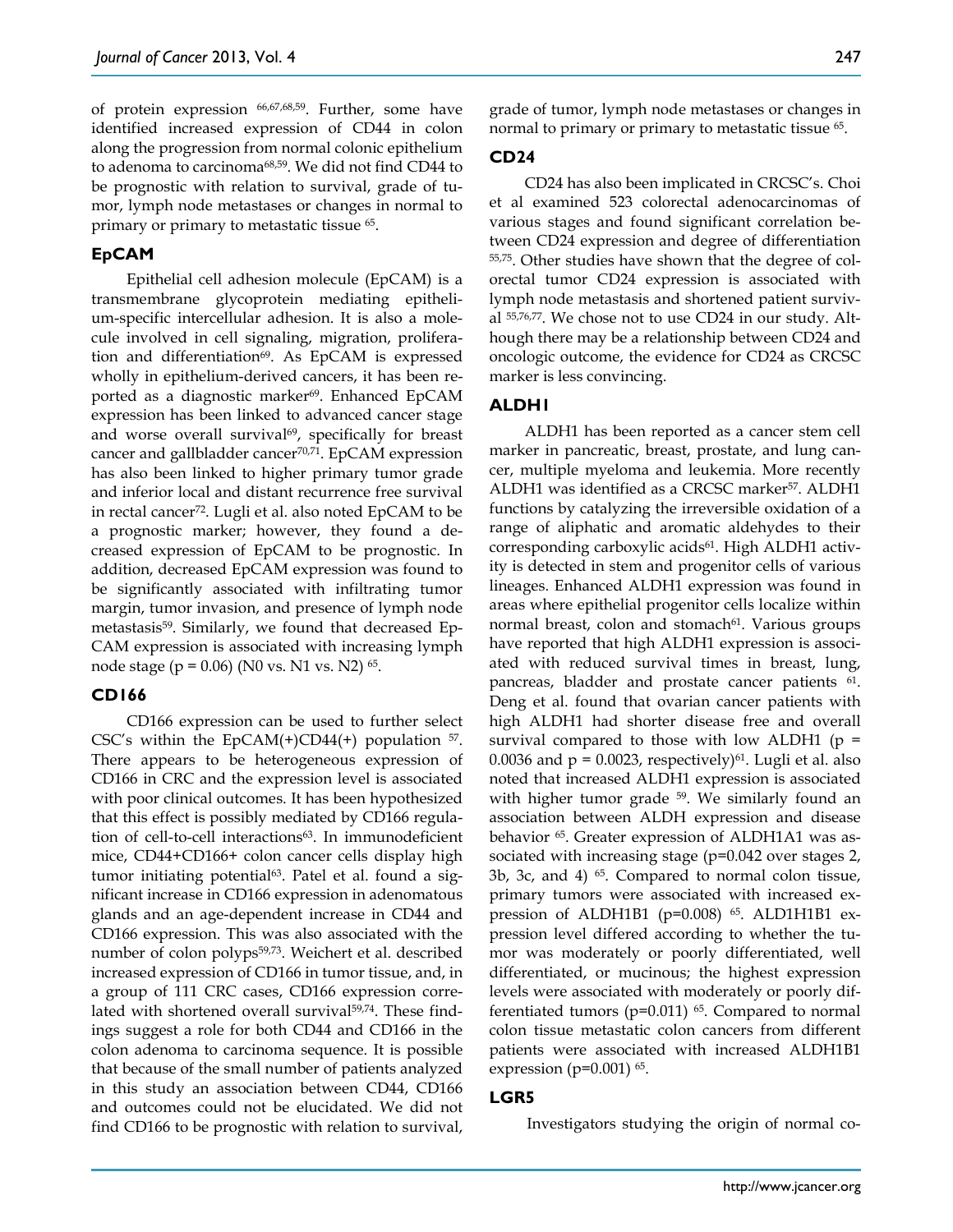lon progenitor cells found exclusive expression of leucine-rich-repeat-containing G-protein-coupled receptor 5 (Lgr5) in the crypt cells of the colon. The Lgr5 gene is a downstream target of the Wnt pathway and cells expressing this receptor were able to recapitulate all epithelial lineages in just 60 days.78 Subsequently it was shown that Lgr5 expression may be required for maintenance of stem cell niche since loss of expression leads to invasion and upregulation of genes associated with epithelial to mesenchymal transition (EMT).79 In a recent publication, Merlos-Suarez et al stated that, patients bearing primary CRCs with high average expression of intestinal stem cell genes including Lgr5, had a relative risk of relapse 10-fold higher than those with low levels ( $p \le 0.0001$ )  $80$ . Finally, a Japanese report indicated that high Lgr5 expression is correlated with a decreased disease free survival and a higher rate of hepatic and lymph node metastasis<sup>81</sup>. Based on these findings, the expression of Lgr5 should be prospectively studied and correlated with response to treatment in an effort to further define therapeutic options.

### **Conclusion**

The CSC hypothesis appears to have a promising role in CRC tumor biology, despite the remaining unanswered questions related to this novel premise. By focusing on the identification and treatment of tumor progenitor cells, we may ultimately be able to improve screening, early detection, treatment, and prognostication55. Further identification of novel cell surface or cytoplasmic markers associated with CRCSC, and validation of known CRCSC could be useful in identifying tumors with poor prognosis. This approach could further enhance our ability to assess response to therapy and optimize treatment selection and intensity of post-treatment surveillance and follow-up. In order to translate these findings into clinical practice, prospective comprehensive analysis of a panel of CRCSC expression in large groups of patients is imperative<sup>59</sup>. Moreover, there remains a paucity of data evaluating the prognostic significance of the co-expression of multiple CRCSC within the same tumor, nodal and distant metastases within the same patients 14,59. Overall, the CSC hypothesis may herald a paradigm shift in oncologic diagnosis and treatment following further prospective evaluation.

## **Contributing Author Declaration**

We certify that all individuals who qualify as authors have been listed; each has participated in one or more of the following areas: conception and design of this work, the acquisition and/or analysis of data, the writing, and/or critical revision of the document,

and supervision of this cooperative research effort. All contributing authors approve of the submission of this version of the manuscript and assert that the document represents valid work. If information derived from another source was used in this manuscript, we obtained all necessary approvals to use it and made appropriate acknowledgements in the document. All contributing authors take public responsibility for this work.

#### **Disclaimer**

The views expressed in this manuscript are those of the authors and do not reflect the official policy of the Department of the Army, the Department of Defense or the United States Government.

#### **Copyright protection**

One of the contributing authors are military service members (or employees of the U.S. Government: AS), and this work was prepared as part of their official duties. Title 17 U.S.C. 105 provides the "Copyright protection under this title is not available for any work of the United States Government." Title 17 U.S.C. 101 defines a U.S. Government work as a work prepared by a military service member or employee of the U.S. Government as part of that person's official duties.

#### **Competing Interests**

The authors have declared that no competing interest exists.

#### **References**

- 1. Siegel R, Ward E, Brawley O, Jemal A. Cancer statistics, 2011: the impact of eliminating socioeconomic and racial disparities on premature cancer deaths. CA: a cancer journal for clinicians 2011;61:212-36.
- 2. Bilchik AJ, DiNome M, Saha S, et al. Prospective multicenter trial of staging adequacy in colon cancer: preliminary results. Arch Surg 2006;141:527-33.
- 3. Manfredi S, Bouvier AM, Lepage C, Hatem C, Dancourt V, Faivre J. Incidence and patterns of recurrence after resection for cure of colonic cancer in a well defined population. The British journal of surgery 2006;93:1115-22.
- 4. Galizia G, Gemei M, Del Vecchio L, et al. Combined CD133/CD44 expression as a prognostic indicator of disease-free survival in patients with colorectal cancer. Arch Surg 2012;147:18-24.
- 5. Falcone A, Ricci S, Brunetti I, et al. Phase III trial of infusional fluorouracil, leucovorin, oxaliplatin, and irinotecan (FOLFOXIRI) compared with infusional fluorouracil, leucovorin, and irinotecan (FOLFIRI) as first-line treatment for metastatic colorectal cancer: the Gruppo Oncologico Nord Ovest. Journal of clinical oncology : official journal of the American Society of Clinical Oncology 2007;25:1670-6.
- 6. Wolpin BM, Meyerhardt JA, Mamon HJ, Mayer RJ. Adjuvant treatment of colorectal cancer. CA: a cancer journal for clinicians 2007;57:168-85.
- Pilati P, Mocellin S, Bertazza L, et al. Prognostic value of putative circulating cancer stem cells in patients undergoing hepatic resection for colorectal liver metastasis. Annals of surgical oncology 2012;19:402-8.
- 8. Fearon ER, Vogelstein B. A genetic model for colorectal tumorigenesis. Cell 1990;61:759-67.
- 9. Fan J, Peng Z, Zhou C, et al. Gene-expression profiling in Chinese patients with colon cancer by coupling experimental and bioinformatic genomewide gene-expression analyses: identification and validation of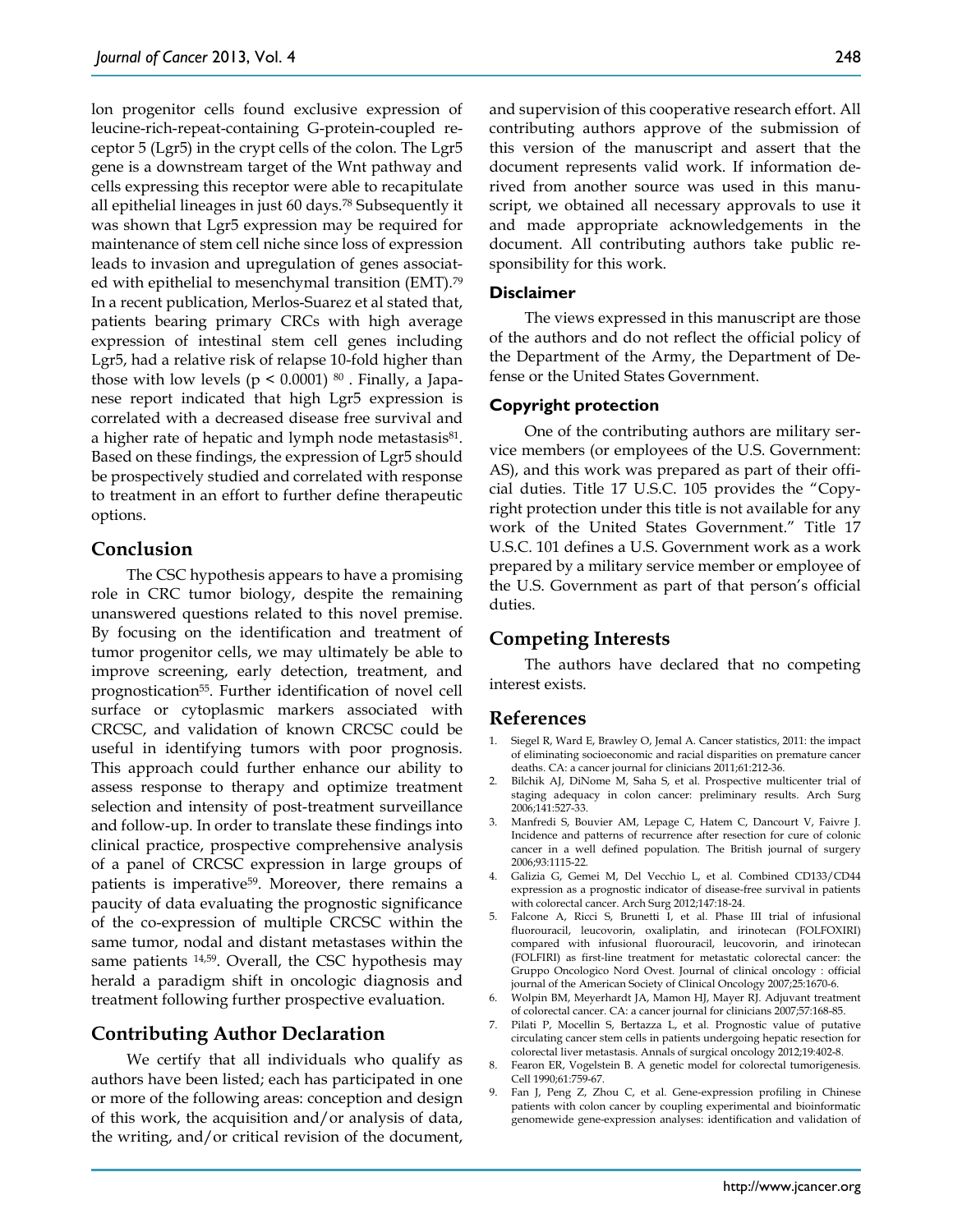IFITM3 as a biomarker of early colon carcinogenesis. Cancer 2008;113:266-75.

- 10. Muller AD, Sonnenberg A. Protection by endoscopy against death from colorectal cancer. A case-control study among veterans. Archives of internal medicine 1995;155:1741-8.
- 11. van Rossum LG, van Rijn AF, Laheij RJ, et al. Random comparison of guaiac and immunochemical fecal occult blood tests for colorectal cancer in a screening population. Gastroenterology 2008;135:82-90.
- 12. Winawer SJ, Stewart ET, Zauber AG, et al. A comparison of colonoscopy and double-contrast barium enema for surveillance after polypectomy. National Polyp Study Work Group. The New England journal of medicine 2000;342:1766-72.
- 13. Stoop EM, de Haan MC, de Wijkerslooth TR, et al. Participation and yield of colonoscopy versus non-cathartic CT colonography in population-based screening for colorectal cancer: a randomised controlled trial. The lancet oncology 2012;13:55-64.
- 14. Rosman AS, Korsten MA. Meta-analysis comparing CT colonography, air contrast barium enema, and colonoscopy. The American journal of medicine 2007;120:203-10.
- 15. Sacher-Huvelin S, Coron E, Gaudric M, et al. Colon capsule endoscopy vs. colonoscopy in patients at average or increased risk of colorectal cancer. Alimentary pharmacology & therapeutics 2010;32:1145-53.
- 16. Sidransky D, Tokino T, Hamilton SR, et al. Identification of ras oncogene mutations in the stool of patients with curable colorectal tumors. Science 1992;256:102-5.
- 17. Dong SM, Traverso G, Johnson C, et al. Detecting colorectal cancer in stool with the use of multiple genetic targets. Journal of the National Cancer Institute 2001;93:858-65.
- 18. Imperiale TF, Ransohoff DF, Itzkowitz SH, Turnbull BA, Ross ME. Fecal DNA versus fecal occult blood for colorectal-cancer screening in an average-risk population. The New England journal of medicine 2004;351:2704-14.
- 19. Adler A, Wegscheider K, Lieberman D, et al. Factors determining the quality of screening colonoscopy: a prospective study on adenoma detection rates, from 12 134 examinations (Berlin colonoscopy project 3, BECOP-3). Gut 2012.
- 20. CDC. Cancer screening United States, 2010. MMWR Morbidity and mortality weekly report 2012;61:41-5.
- 21. Shires DA, Divine G, Schum M, et al. Colorectal cancer screening use among insured primary care patients. The American journal of managed care 2011;17:480-8.
- 22. Holmes-Rovner M, Williams GA, Hoppough S, Quillan L, Butler R, Given CW. Colorectal cancer screening barriers in persons with low income. Cancer practice 2002;10:240-7.
- 23. Locker GY, Hamilton S, Harris J, et al. ASCO 2006 update of recommendations for the use of tumor markers in gastrointestinal cancer. Journal of clinical oncology : official journal of the American Society of Clinical Oncology 2006;24:5313-27.
- 24. Filella X, Molina R, Grau JJ, et al. Prognostic value of CA 19.9 levels in colorectal cancer. Annals of surgery 1992;216:55-9.
- 25. Blake KE, Dalbow MH, Concannon JP, et al. Clinical significance of the preoperative plasma carcinoembryonic antigen (CEA) level in patients with carcinoma of the large bowel. Diseases of the colon and rectum 1982;25:24-32.
- 26. Hundt S, Haug U, Brenner H. Blood markers for early detection of colorectal cancer: a systematic review. Cancer epidemiology, biomarkers & prevention : a publication of the American Association for Cancer Research, cosponsored by the American Society of Preventive Oncology 2007;16:1935-53.
- 27. Kopreski MS, Benko FA, Borys DJ, Khan A, McGarrity TJ, Gocke CD. Somatic mutation screening: identification of individuals harboring K-ras mutations with the use of plasma DNA. Journal of the National Cancer Institute 2000;92:918-23.
- 28. De Gruttola VG, Clax P, DeMets DL, et al. Considerations in the evaluation of surrogate endpoints in clinical trials. summary of a National Institutes of Health workshop. Controlled clinical trials 2001;22:485-502.
- 29. Hartwell L, Mankoff D, Paulovich A, Ramsey S, Swisher E. Cancer biomarkers: a systems approach. Nature biotechnology 2006;24:905-8.
- 30. Khambata-Ford S, Garrett CR, Meropol NJ, et al. Expression of epiregulin and amphiregulin and K-ras mutation status predict disease control in metastatic colorectal cancer patients treated with cetuximab. Journal of clinical oncology : official journal of the American Society of Clinical Oncology 2007;25:3230-7.
- 31. Srivastava S, Gopal-Srivastava R. Biomarkers in cancer screening: a public health perspective. The Journal of nutrition 2002;132:2471S-5S.
- 32. Srivastava S, Henson DJ, Gazdar A. Molecular Pathology of Early Cancer. Amsterdam: IOS. 1998.
- 33. Ahlquist DA, Skoletsky JE, Boynton KA, et al. Colorectal cancer screening by detection of altered human DNA in stool: feasibility of a multitarget assay panel. Gastroenterology 2000;119:1219-27.
- 34. Madeleine MM, Brumback B, Cushing-Haugen KL, et al. Human leukocyte antigen class II and cervical cancer risk: a population-based study. The Journal of infectious diseases 2002;186:1565-74.
- 35. Tejpar S, Bertagnolli M, Bosman F, et al. Prognostic and predictive biomarkers in resected colon cancer: current status and future perspectives for integrating genomics into biomarker discovery. The oncologist 2010;15:390-404.
- 36. Van Cutsem E, Köhne C-H, Hitre E, et al. Cetuximab and chemotherapy as initial treatment for metastatic colorectal cancer. The New England journal of medicine 2009;360:1408-17.
- 37. Van Cutsem E, Köhne C-H, Láng I, et al. Cetuximab Plus Irinotecan, Fluorouracil, and Leucovorin As First-Line Treatment for Metastatic Colorectal Cancer: Updated Analysis of Overall Survival According to Tumor KRAS and BRAF Mutation Status. Journal of Clinical Oncology  $2011:1-10$
- 38. De Roock W, Claes B, Bernasconi D, et al. Effects of KRAS, BRAF, NRAS, and PIK3CA mutations on the efficacy of cetuximab plus chemotherapy in chemotherapy-refractory metastatic colorectal cancer: a retrospective consortium analysis. The lancet oncology 2010;11:753-62.
- 39. Lièvre A, Bachet J-B, Boige V, et al. KRAS mutations as an independent prognostic factor in patients with advanced colorectal cancer treated with cetuximab. Journal of Clinical Oncology 2008;26:374-9.
- 40. Prahallad A, Sun C, Huang S, et al. Unresponsiveness of colon cancer to BRAF(V600E) inhibition through feedback activation of EGFR. Nature 2012;483:100-3.
- 41. Thibodeau SN, Bren G, Schaid D. Microsatellite instability in cancer of the proximal colon. Science (New York, NY) 1993;260:816-9.
- 42. Tejpar S, Bertagnolli M, Bosman F, et al. Prognostic and predictive biomarkers in resected colon cancer: current status and future perspectives for integrating genomics into biomarker discovery. The oncologist 2010;15:390-404.
- 43. Gryfe R, Kim H, Hsieh ET, et al. Tumor microsatellite instability and clinical outcome in young patients with colorectal cancer. The New England journal of medicine 2000;342:69-77.
- 44. Ribic CM, Sargent DJ, Moore MJ, et al. Tumor microsatellite-instability status as a predictor of benefit from fluorouracil-based adjuvant chemotherapy for colon cancer. The New England journal of medicine 2003;349:247-57.
- 45. Sinicrope FA, Sargent DJ. Clinical implications of microsatellite instability in sporadic colon cancers. Current opinion in oncology 2009;21:369-73.
- 46. O'Brien CA, Pollett A, Gallinger S, Dick JE. A human colon cancer cell capable of initiating tumour growth in immunodeficient mice. Nature 2007;445:106-10.
- 47. Ricci-Vitiani L, Lombardi DG, Pilozzi E, et al. Identification and expansion of human colon-cancer-initiating cells. Nature 2007;445:111-5.
- 48. Visvader JE, Lindeman GJ. Cancer stem cells in solid tumours: accumulating evidence and unresolved questions. Nature reviews Cancer 2008;8:755-68.
- 49. Xin HW, Hari DM, Mullinax JE, et al. Tumor-initiating label-retaining cancer cells in human gastrointestinal cancers undergo asymmetric cell division. Stem Cells 2012;30:591-8.
- 50. Avital I, Moreira AL, Klimstra DS, et al. Donor-derived human bone marrow cells contribute to solid organ cancers developing after bone marrow transplantation. Stem Cells 2007;25:2903-9.
- 51. Hari D, Xin HW, Jaiswal K, et al. Isolation of live label-retaining cells and cells undergoing asymmetric cell division via nonrandom chromosomal cosegregation from human cancers. Stem cells and development 2011;20:1649-58.
- 52. Cohnheim. Congenitales, quergestreiftes Muskelsarcom der Niere. Virchows Archiv fur Pathologische and Physiologic and fur Klinische Medizin 1875;65:64-9.
- 53. Nowell PC. The clonal evolution of tumor cell populations. Science 1976;194:23-8.
- 54. Hsiao YH, Chou MC, Fowler C, Mason JT, Man YG. Breast cancer heterogeneity: mechanisms, proofs, and implications. Journal of Cancer 2010;1:6-13.
- 55. Papailiou J, Bramis KJ, Gazouli M, Theodoropoulos G. Stem cells in colon cancer. A new era in cancer theory begins. International journal of colorectal disease 2011;26:1-11.
- 56. Vaiopoulos AG, Kostakis ID, Koutsilieris M, Papavassiliou AG. Colorectal cancer stem cells. Stem Cells 2012;30:363-71.